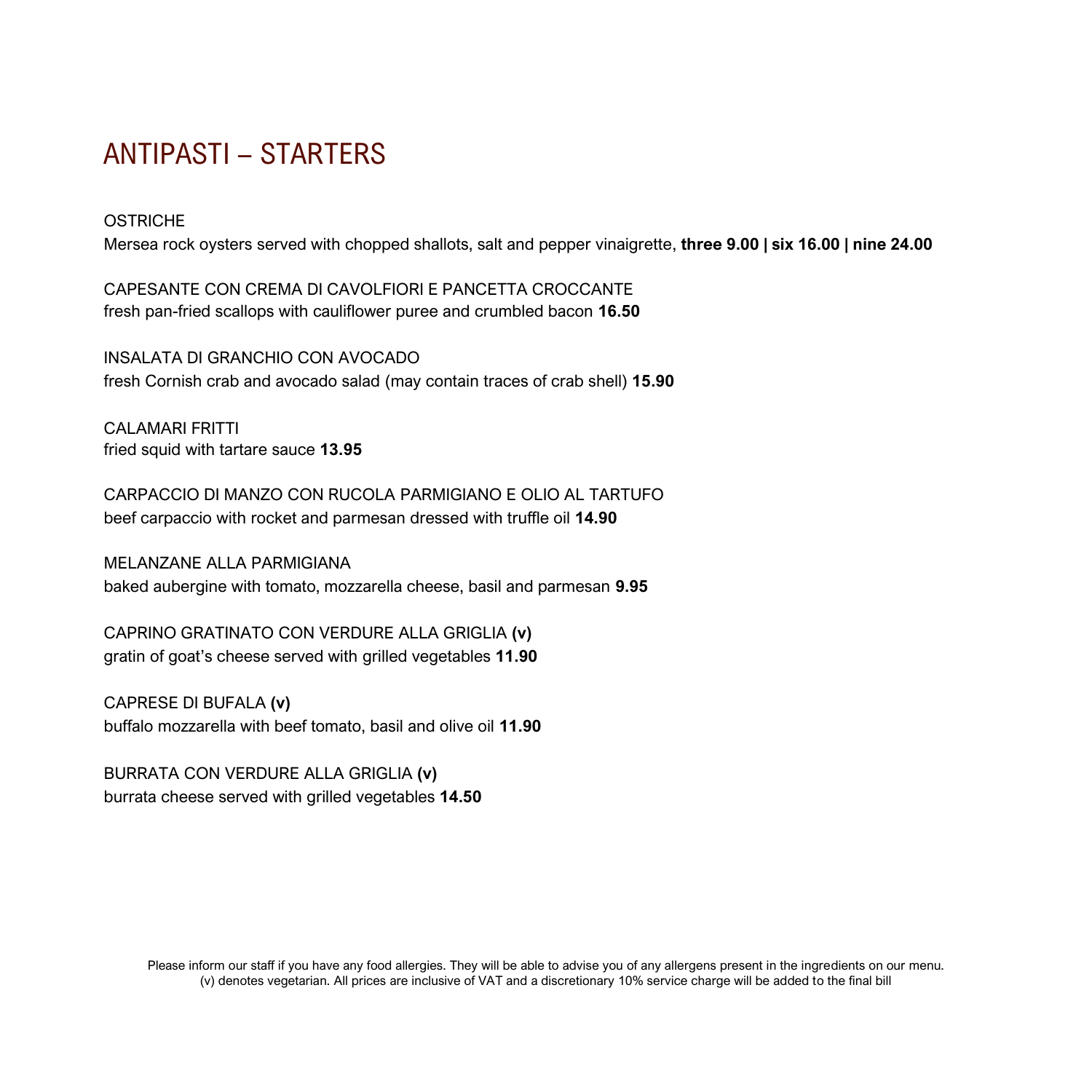# LE PASTE – PASTA

#### LINGUINE ALLA PESCATORA

linguine with mixed seafood and cherry tomato sauce **17.50**

LINGUINE ALL'ASTICE linguine with fresh lobster and cherry tomato sauce **26.95**

TAGLIOLINI AL NERO DI SEPPIA CON GAMBERI homemade black tagliolini with tiger prawns and cherry tomato sauce **19.90**

PENNE CON RAGU DI MANZO penne pasta with strips of beef and ragu sauce **14.90**

TAGLIATELLE BOLOGNESE homemade tagliatelle with Bolognese sauce **12.90**

SPAGHETTI ALLA CARBONARA spaghetti with pancetta, egg, parmesan and black pepper **12.90**

GNOCCHI DI PATATE CON PESTO AL PISTACCHIO E BURRATA **(v)** homemade potato dumplings with pistachio pesto and burrata cheese **12.90**

RISOTTO CON ASPARAGI E TALEGGIO **(v)** risotto with asparagus and taleggio cheese **12.90**